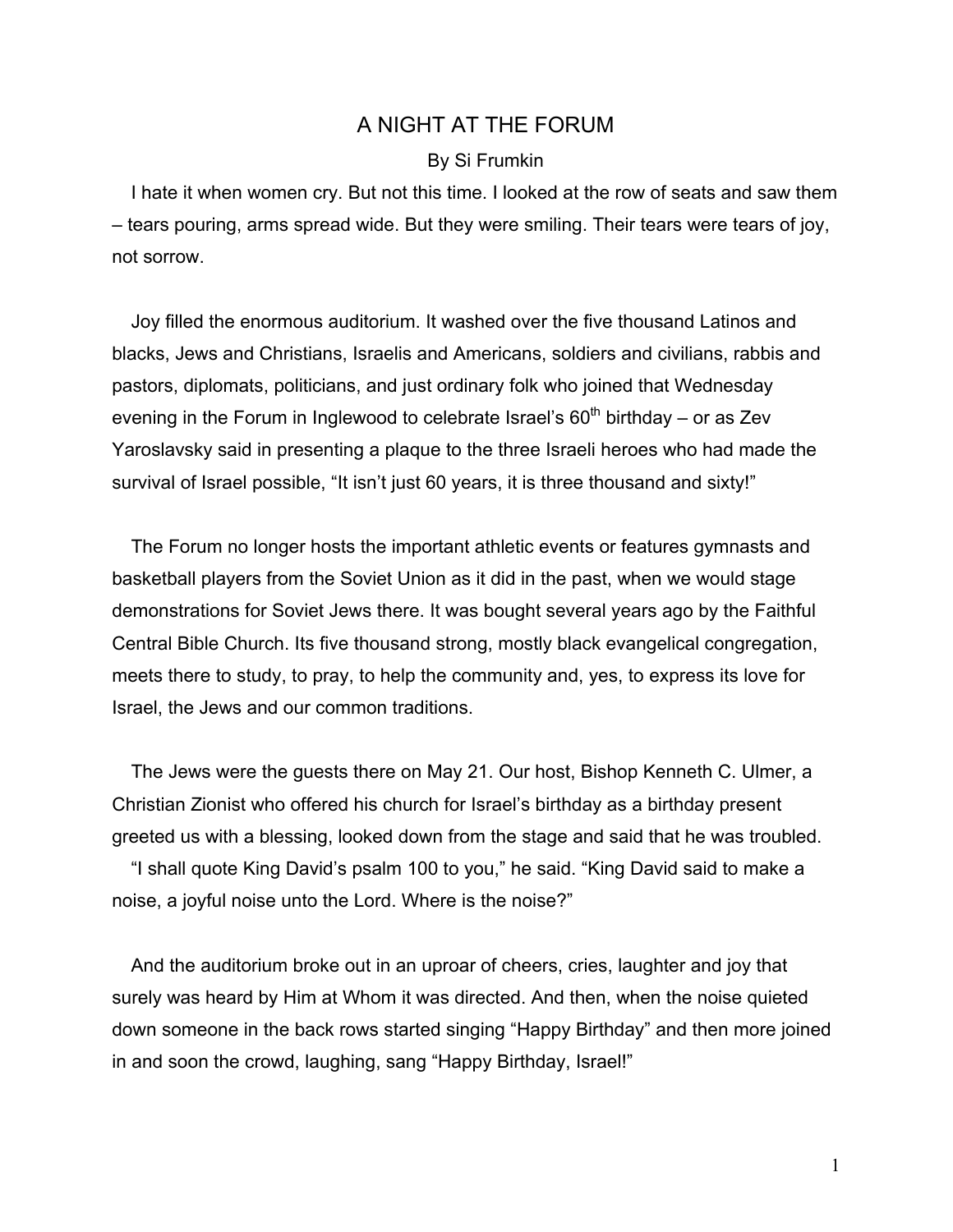The choirs – one from our host Church, directed by Barbara Allen, and the other, the L.A. Jewish Festival Choir, directed by the incomparable Noreen Green, the director of the L.A. Jewish Symphony, sang songs in Hebrew and in English and the audience sang along and clapped hands and some danced in the aisles.

On stage were the dignitaries – rabbis, pastors, members of the diplomatic corps, leaders of the Jewish community and the Heroes of Israel, the three Watchmen of Israel, who flew in for the evening. They were joined onstage by another hero, our own Israeli general, Shimon Erem, who for years has been tirelessly cultivating the friendship between Jews and Christians. He founded Israel Christian Nexus, (ICN) that has inspired the cooperative pro-Israel activities among Christians throughout the world, motivated hundreds of thousands of Christians to visit Israel, raised millions to build water reservoirs in the Negev and steered thousands of Christians teenagers to study in Israel and then spread the word throughout America.

The Israeli soldiers were Shimon's friends and colleagues from long ago: Lt.General Moshe Yaalon, former Chief of Staff of the IDF, who joined the IDF as a private and rose to the highest rank in Israel; Brigadier General Dovik Tamari who was the Chief of the Special Forces, the Chief Intelligence Officer and is one of the most decorated Israeli soldiers; and Colonel Shimon Cahaner who led the paratroopers who re-captured and united Jerusalem in 6-Day War.

There were speeches and presentations – all of them warm and meaningful, by Christians and by Jews, speaking of the love and support for Israel, of Jerusalem that must and will remain Jewish, of the need for cooperation and mutual help.

There were short visual videos presented by the multi talented Phil Blazer on Ben Gurion, Golda Meir, the history of Israel and the early pioneers. Cantor Marcelo Gindlin, a native of Argentina, sang and danced liturgical prayers and folk songs in Ladino – dancing like a flamenco professional as the audience clapped in rhythm and the Jewish choir accompanied him.